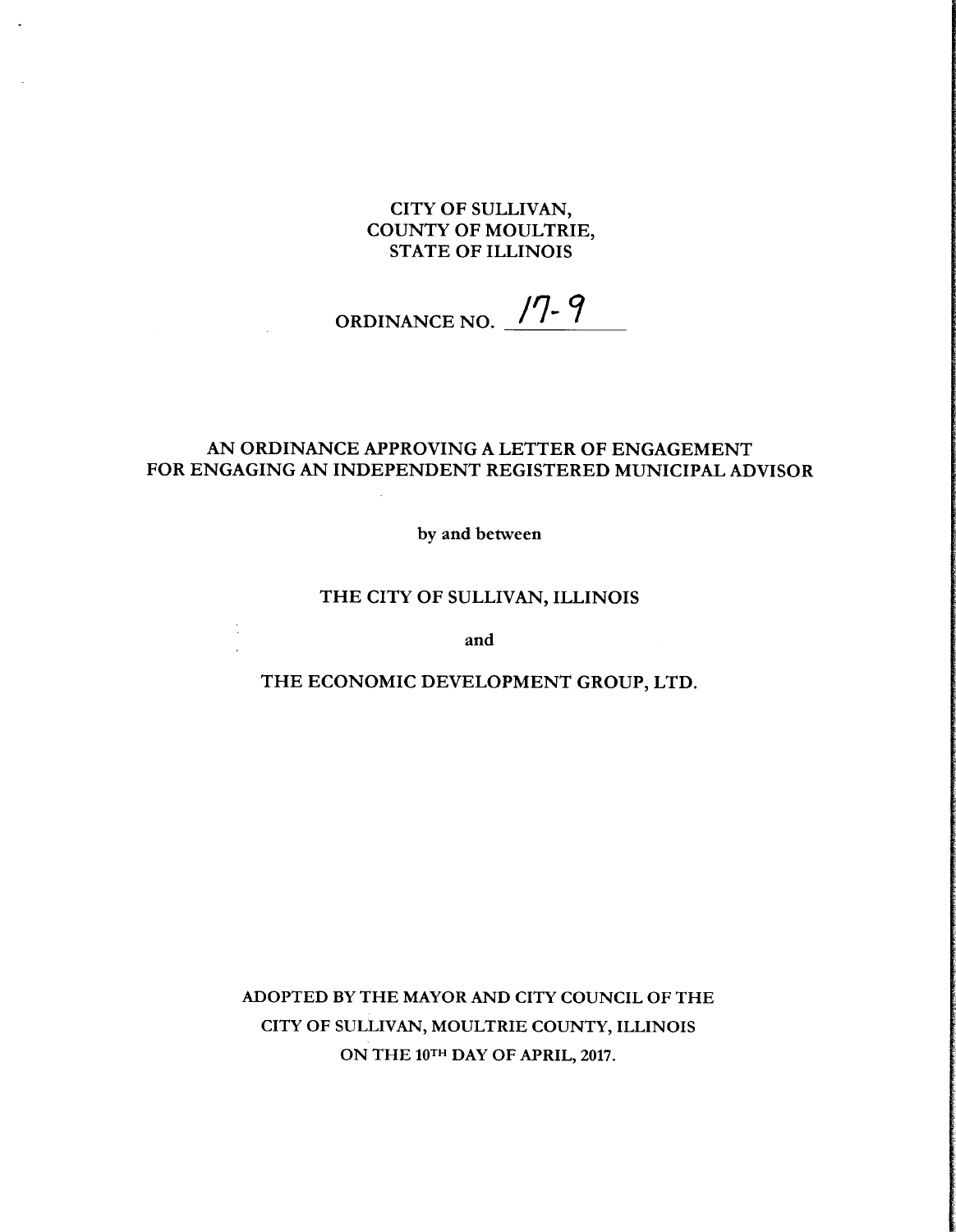# ORDINANCE NO. 17-9

### AN ORDINANCE APPROVING A LETTER OF ENGAGEMENT FOR ENGAGING AN INDEPENDENT REGISTERED MUNICIPAL ADVISOR BY AND BETWEEN THE CITY OF SULLIVAN, ILLINOIS AND THE ECONOMIC DEVELOPMENT GROUP, LTD.

### BE IT ORDAINED BY THE MAYOR AND CITY COUNCIL OF THE CITY OF SULLIVAN, MOULTRIE COUNTY, ILLINOIS, THAT:

1. The U.S. Securities and Exchange Commission's (SEC) final municipal advisor (MA) registration and recordkeeping rules became effective on July 1, 2014. Firms that are engaged in, or plan to be engaged in, municipal advisory activities must be registered with both the SEC and the Municipal Securities Rulemaking Board (MSRB). Therefore, a firm must register as an MA if it provides " advice" to <sup>a</sup> municipality.

Advice" is defined under the MA rules promulgated by the SEC to include, without limitation, a recommendation that is particularized to the specific needs, objectives, or circumstances of <sup>a</sup> municipal entity or obligated person with respect to municipal financing products or the issuance of municipal securities, including with respect to the structure, timing, terms, and other similar matters concerning such financial products or issues, based on all the facts and circumstances; and

- 2. The City of Sullivan desires to engage an Independent Municipal Advisor, and
- 3. The Economic Development Group, Ltd. (EDG) located at <sup>1701</sup> Clearwater Avenue, Bloomington, Illinois is registered as <sup>a</sup> Municipal Advisor with both the SEC and the MSRB; and
- 4. The City Administrator, Mayor and City Commissioners of the City of Sullivan have evaluated and recommended that the City engage The Economic Development Group, Ltd. as an Independent Registered Municipal Advisor for the purpose of providing the City with facts, figures and advice on the possible structure, timing, terms, and other matters concerning the potential issuance of municipal securities, such as bonds, bank loans or other types of debt obligations that the City may wish to consider; and
- 5. Upon designating EDG as its Independent Registered Municipal Advisor, the City may publicly post <sup>a</sup> written disclosure letter indicating that the City intends that market participants receive and use such letter for purposes of the Independent Registered Municipal Advisor Exemption as provided in the SEC's final rules adopted for municipal advisor registration; and
- 6. The Mayor is hereby authorized and directed to enter into and execute on behalf of the City said Letter of Engagement attached hereto as  $\boldsymbol{Exhibit}$  A, and the City Clerk of the City of Sullivan is hereby authorized and directed to attest such execution; and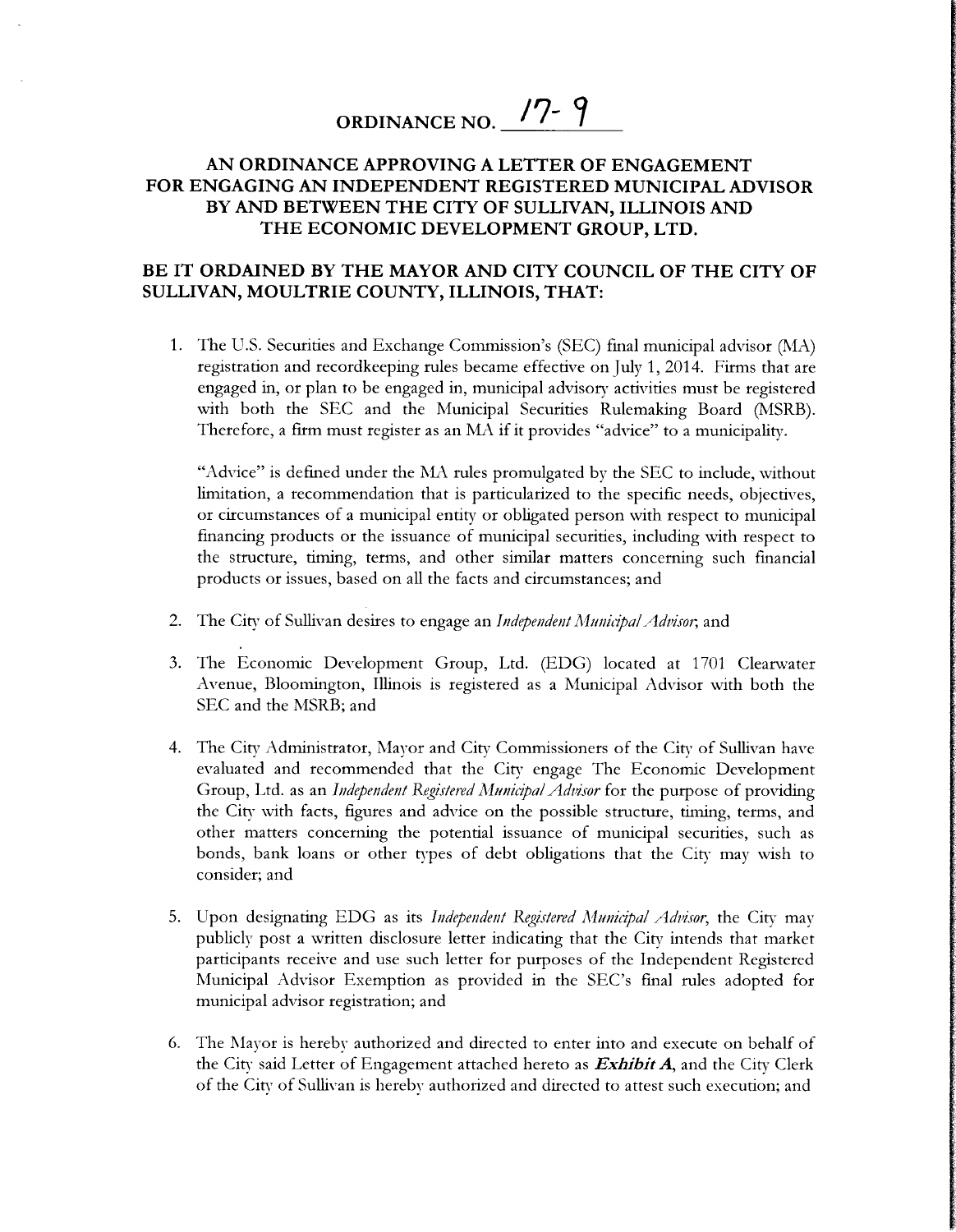- 7. The Engagement Letter attached hereto as *Exhibit A* shall be effective on the date set forth and executed by the Mayor in said Engagement Letter; and
- 8. If the City determines that it is necessary to proceed with the issuance of <sup>a</sup> specific SEC regulated municipal security and wishes to rely on the advice of EDG for said issuance, then EDG shall provide such advice pursuant to <sup>a</sup> separate Letter of Engagement with <sup>a</sup> fee that is commensurate with said issuance and approved by the City of Sullivan at that time; and
- 9. This Ordinance shall be in full force and effect from and after its passage and approval as required by law.

PASSED, APPROVED AND ADOPTED by the Corporate Authorities of the City of Sullivan, Illinois, on the 10<sup>th</sup> day of April, A.D., 2017, and deposited and filed in the Office of the City Clerk of said City on that date.

| <b>CORPORATE AUTHORITIES</b> | <b>AYE VOTE</b> | <b>NAY VOTE</b> | <b>ABSTAIN/ABSENT</b> |
|------------------------------|-----------------|-----------------|-----------------------|
| Mike Kirk                    |                 |                 |                       |
| Jerry Risley                 |                 |                 |                       |
| Mike Mossman                 |                 |                 |                       |
|                              |                 |                 |                       |
| Ann Short, Mayor             |                 |                 |                       |
| <b>TOTAL VOTES:</b>          |                 |                 |                       |

APPROVED:  $(n + 44)$ Mayor

ATTEST: Monte 9 City Clerk

Date: *Y 11*0/17

Exhibit (A) attached: Engagement Letter of The Economic Development Group, Ltd.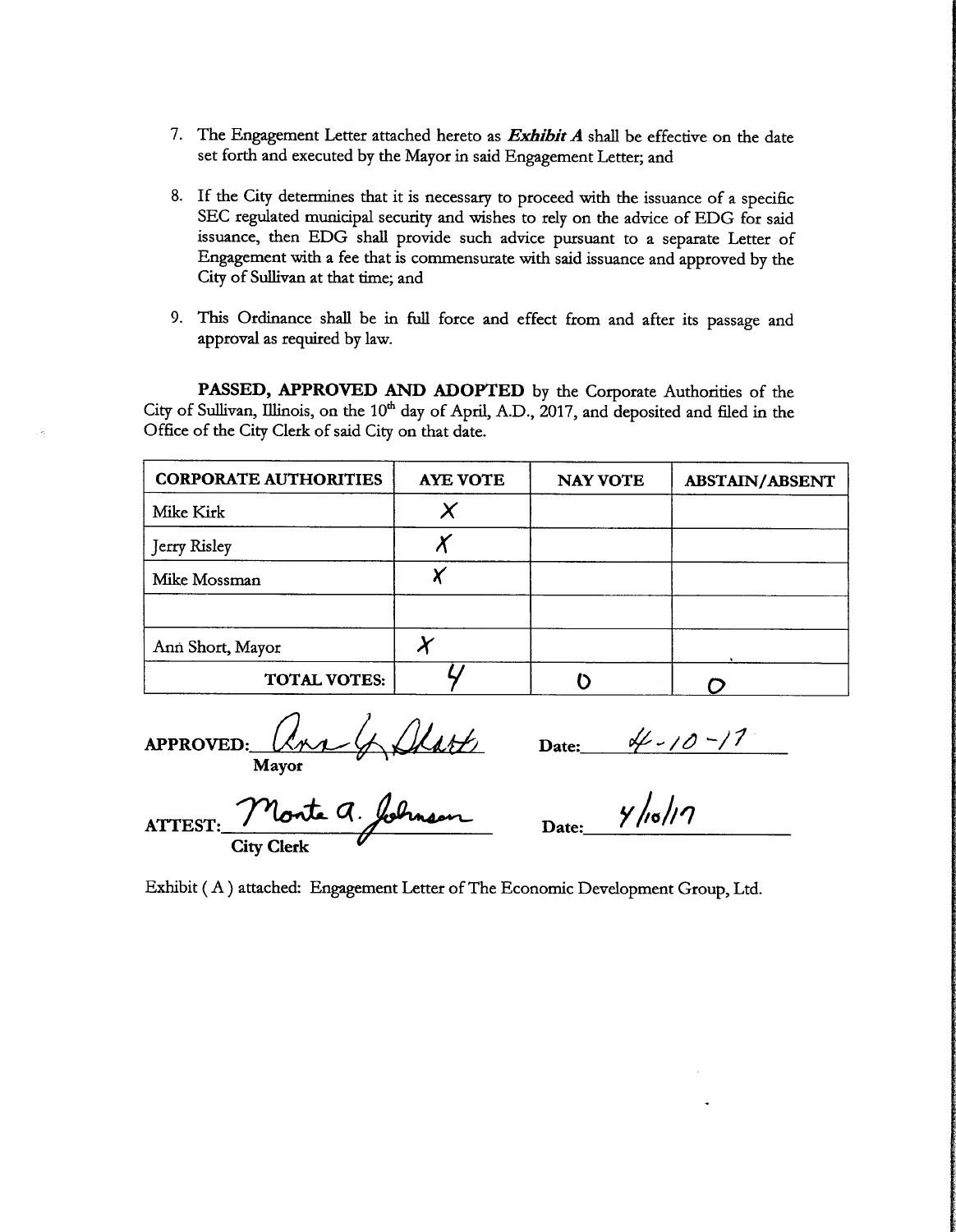## EXHIBIT A

i.

# ENGAGEMENT LETTER OF THE ECONOMIC DEVELOPMENT GROUP, LTD.

 $\mathcal{L}^{(1)}$  $\mathcal{L}$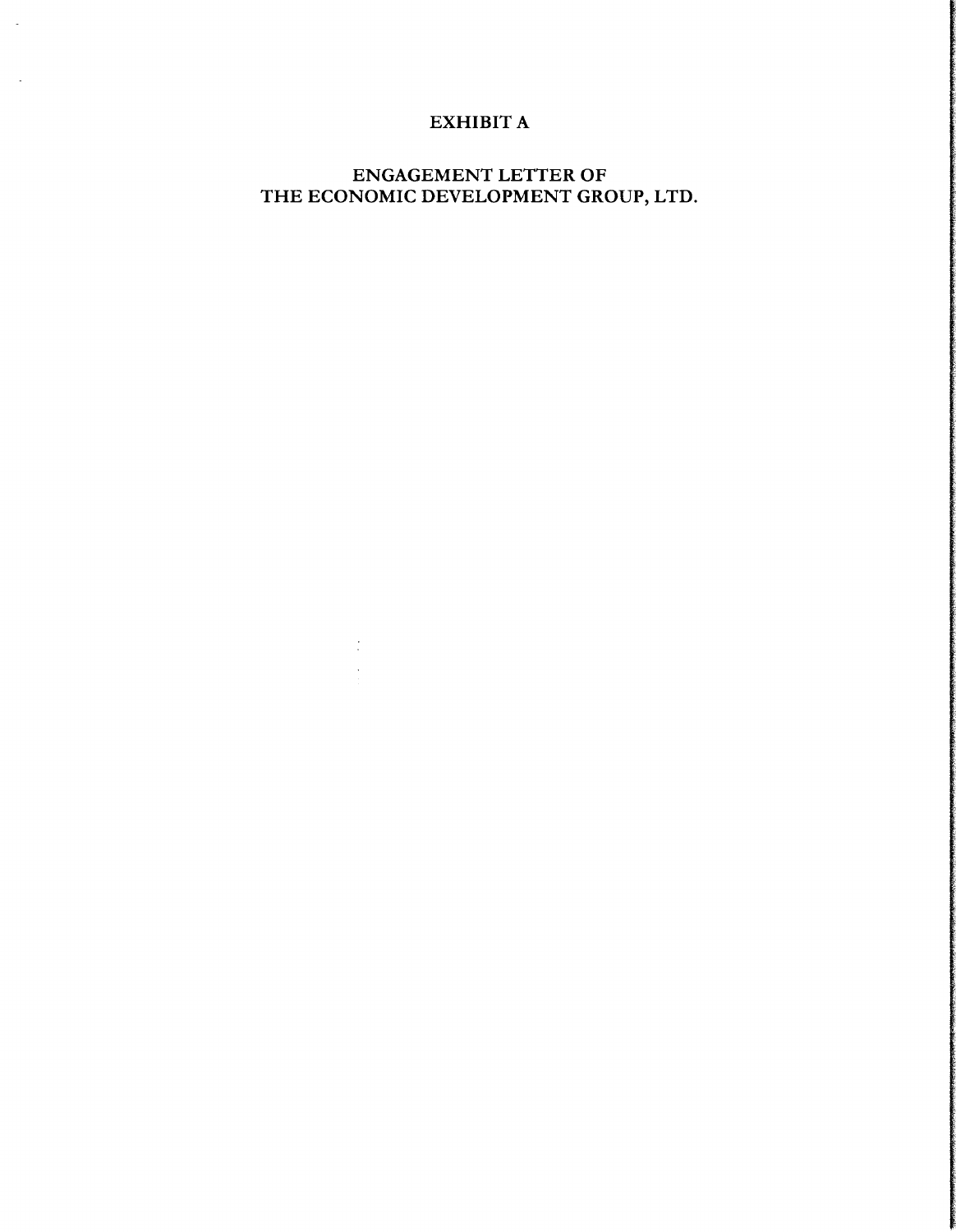# EXHIBIT <sup>1</sup>

 $\sim$  $\bar{\mathcal{A}}$ 

# SAMPLE INDEPENDENT REGISTERED MUNICIPAL ADVISOR LETTER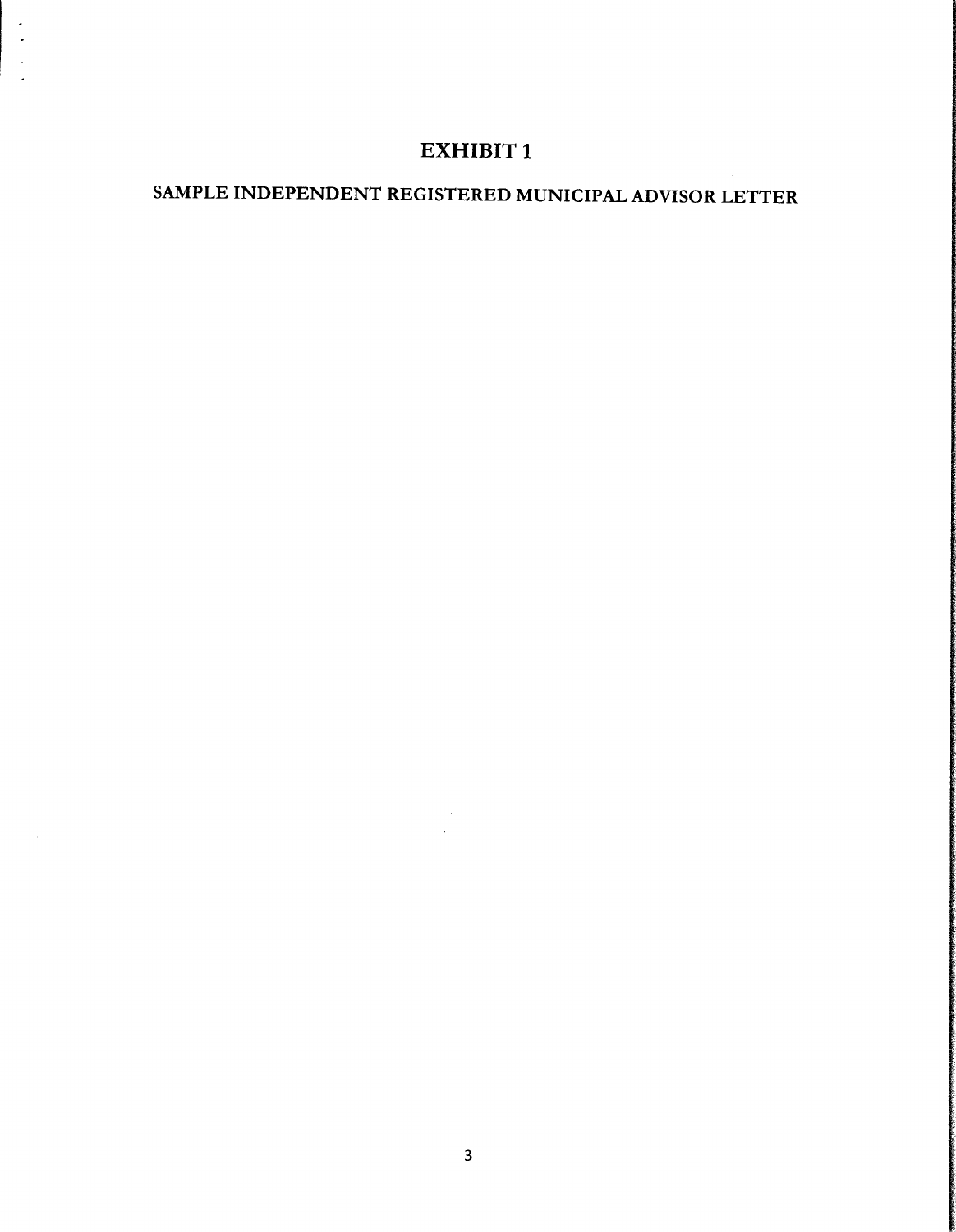# I: I)(;

### THE ECONOMIC DEVELOPMENT GROUP, LTD.

March 29, 2017

City of Sullivan Mayor and City Commissioners c/ o Mr. Dan Flannell, City Administrator 2 W Harrison St Sullivan, IL 61951-1907

### Re: Independent Registered Municipal Advisor Proposed Economic Development Group, Ltd. Engagement Letter

Dear Mayor Short, Commissioners and City Administrator:

A Municipal Advisor (MA) is one who gives advice to <sup>a</sup> municipal entity regarding municipal financial products or the issuance of municipal securities.

The U.S. Securities and Exchange Commission's (SEC) final Municipal Advisor Registration and Recordkeeping Rules became effective on July 1, 2014. Firms that are engaged in, or plan to be engaged in, municipal advisory activities must be registered with both the SEC and the Municipal Securities Rulemaking Board (MSRB). Therefore, a firm must register as an MA if it provides "advice" to a municipality.

The term "Advice" as defined under the MA rules promulgated by the SEC, includes, without limitation, <sup>a</sup> recommendation that is particular to the specific needs, objectives, or circumstances of <sup>a</sup> municipal entity or obligated person with respect to municipal financing products or the issuance of municipal securities. Such recommendation includes the structure, timing, terms, and other similar matters concerning such financial products or issues, based on all the facts and circumstances.

The Economic Development Group, Ltd. (EDG) is registered as <sup>a</sup> Municipal Advisor with both the SEC and the MSRB. Therefore, we ask that the City hereby designate the Economic Development Group, Ltd. as its Independent Registered Municipal Advisor for the purpose of providing the City with facts, calculations, projections, and information relating to the possible structure, timing, terms, and other matters concerning the potential issuance of municipal securities, such as bonds, bank loans or other types of debt obligations that the City may wish to consider. Activities that the Economic Development Group, Ltd., proposes to undertake on behalf of the City as its Independent Registered Municipal Advisor include the following:

- Act in <sup>a</sup> fiduciary capacity for the City;  $\bullet$
- Assist in developing the plan of finance and related transaction timetable;
- Identify and analyze financing solutions and alternatives for funding capital improvement plans;
- Advise on the method of sale, taking into account market conditions and near-term activity in the municipal market;
- Assist in the preparation of any rating agency strategies and presentations;
- Coordinate internal/ external accountants, feasibility consultants and escrow agents;
- Assist with the selection of underwriters, underwriter compensation issues, syndicate structure and bond allocations;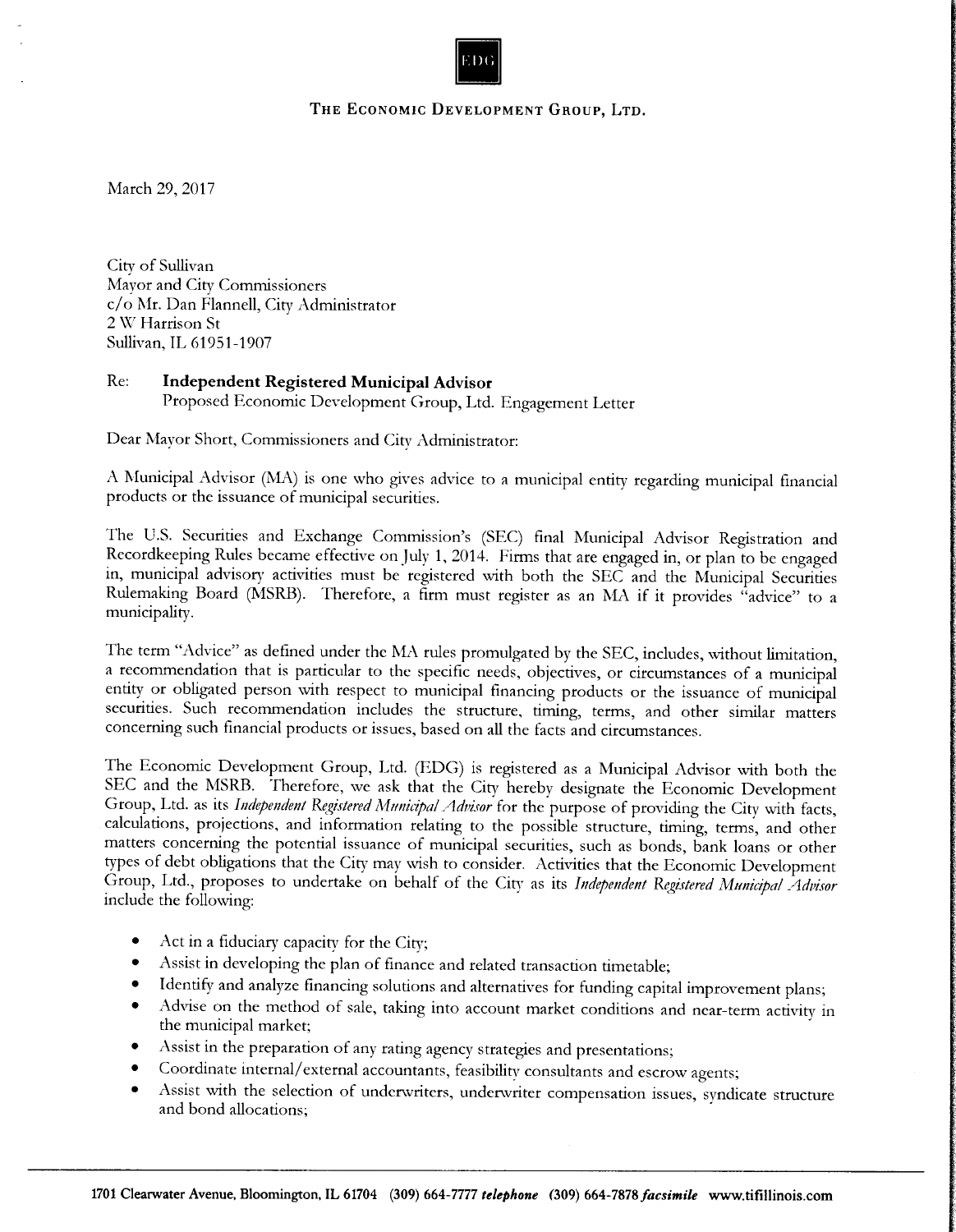- Prepare preliminary cash flows and preliminary refunding analysis;
- Verify cash flow calculations;
- Plan and coordinate bond closings.

The Economic Development Group, Ltd. hereby agrees to provide facts, calculations, projections and information relating to the potential issuance of such obligations at no additional fee. If the City determines that it is necessary to proceed with the issuance of <sup>a</sup> specific SEC regulated municipal security and wishes to rely on the advice of EDG for said issuance, then EDG shall provide such advice pursuant to <sup>a</sup> separate Letter of Engagement with <sup>a</sup> fee that is commensurate with said issuance and approved by the City of Sullivan at that time.

Upon designating EDG as its *Independent Registered Municipal Advisor*, the City may publicly post a written disclosure letter (see *Exhibit 1*, "Sample IRMA Disclosure Letter") indicating that the City intends that market participants receive and use such letter for purposes of the Independent Registered Municipal Advisor Exemption as provided in the SEC' <sup>s</sup> final rules adopted for municipal advisor registration.

EDG, in acting as your MA, will rely on data from outside sources. EDG will act and provide advice to the best of its ability and knowledge, however, no warranty or guarantee is provided and by entering into this Engagement, the City hereby releases EDG, its owners, officers, and employees from any liability in connection with advice or information provided pursuant to this Engagement. The City hereby acknowledges that EDG is not engaged by the City for the purpose of providing continuing disclosure services, and EDG is not responsible for the City's prior compliance with continuing disclosure obligations as specified in Rule 15c2- <sup>12</sup> under the Securities Exchange Act of 1934. Pregner profitements can't from and pedimienty refuseling analysis,<br>
Yerif, realistic or schemes of the society.<br>
This mean is expected and the society of the society of the society of the society of the society of the so

We request that the City Council approve this Engagement Letter and authorize the Mayor to execute this Engagement Letter in order for EDG to proceed as the City's Independent Registered Municipal Advisor.

We look forward to working on future financing transactions for the City.

Respectfully Submitted, Kline, President/CEO, The Economic Development Group, Ltd.

Accepted by and on behalf of the City of Sullivan, this  $10th$  day of  $\frac{Api!}{ }$  $2045.$ 

City of Sullivan, Moultrie County, Illinois

By:  $\sqrt{1+1}$